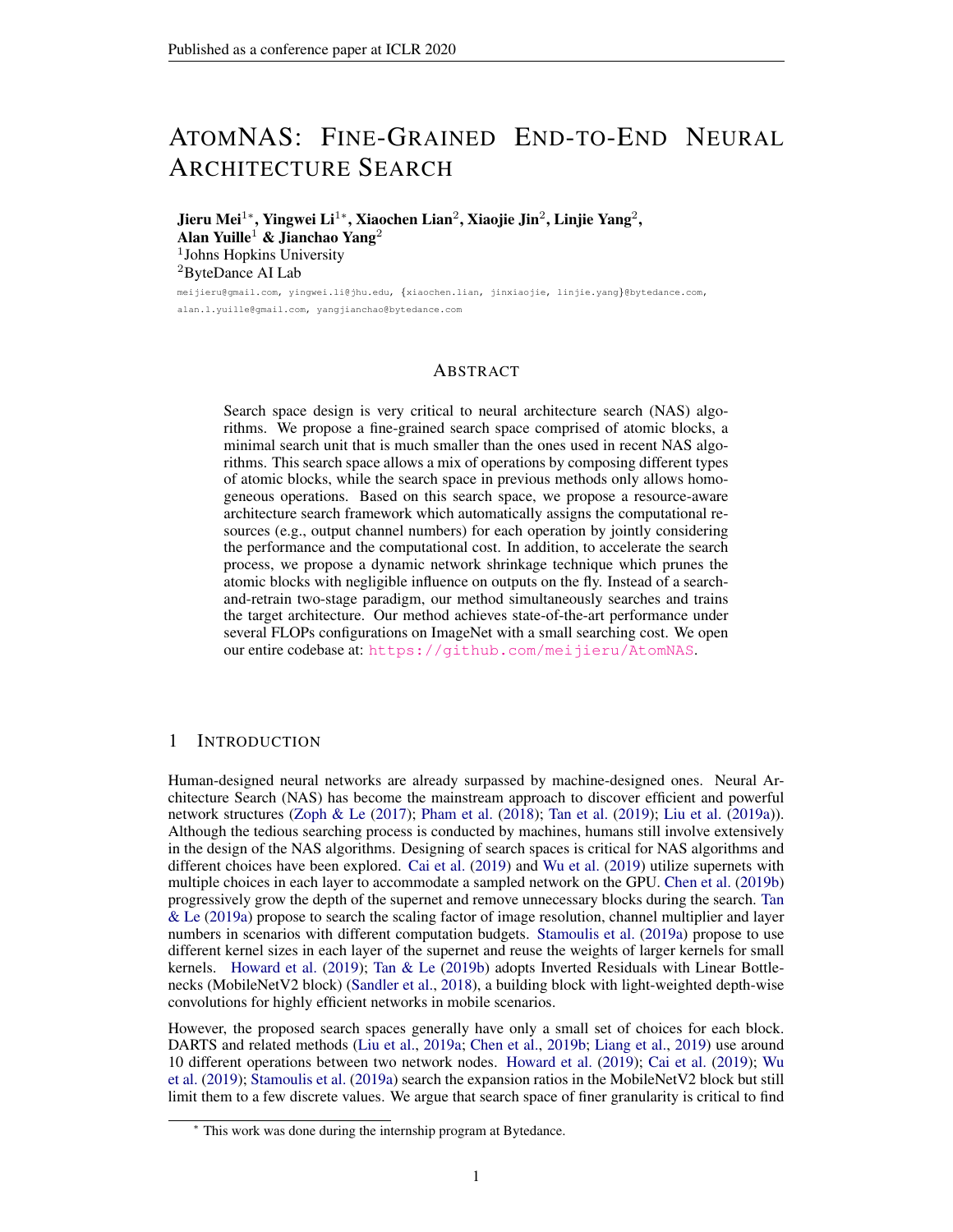optimal neural architectures. Specifically, the searched building block in a supernet should be as small as possible to generate the most diversified model structures.

We revisit the architectures of state-of-the-art networks [\(Howard et al.](#page-10-2) [\(2019\)](#page-10-2); [Tan & Le](#page-11-6) [\(2019b\)](#page-11-6); [He et al.](#page-10-3) [\(2016\)](#page-10-3)) and discover a commonly used building structure: convolution - channel-wise operation - convolution. We reinterpret this building structure as an ensemble of computationally independent blocks, which we call *atomic blocks*. As the minimum search unit, the atomic block constitutes a much larger and more fine-grained search space, within which we are able to search for mixed operations (e.g., convolutions with different kernel sizes and their channel numbers).

For the efficient exploration of the new search space, we propose a NAS framework named Atom-NAS which applies network pruning techniques to architecture search. Specifically, we start from an initial large supernet and rewrite every convolution - channel-wise operation - convolution structure of it in the form the weighted sum of atomic blocks; the weights reflect the contribution of the atomic blocks to the network capacity and are called *importance factors*. For each atomic block, a penalty term in proportion to its FLOPs is enforced on its importance factor; effectively, the penalty makes AtomNAS favor atomic blocks with less FLOPs. By minimizing the combination of the original network loss and the total penalty on the weights, AtomNAS is able to learn both the parameters of the network and the weights of the atomic blocks. At the end of the learning, atomic blocks with very small weights (e.g.,  $\leq 0.001$ ) are removed from the network and we obtain the final network which has fewer FLOPs. Since the pruned atomic blocks have little contribution to the network output due to their negligible weights, the final network does not need to be retrained or finetuned.

Training on the large supernet is computationally demanding. We observe that for many pruned atomic blocks, their weights diminish at the early stage of learning and never "revive" throughout the rest of learning. We propose a dynamic network shrinkage technique which removes those atomic blocks on the fly and greatly reduces the run time of AtomNAS.

In our experiment, our method achieves 75.9% top-1 accuracy on ImageNet dataset around 360M FLOPs, which is 0.9% higher than state-of-the-art model [\(Stamoulis et al.,](#page-11-5) [2019a\)](#page-11-5). By further incorporating additional modules, our method achieves 77.6% top-1 accuracy. It outperforms MixNet by 0.6% using 363M FLOPs, which is a new state-of-the-art under the mobile scenario.

In summary, the major contributions of our work are:

- 1. We design a fine-grained search space which includes the exact number of channels and mixed operations (e.g., combination of different convolution kernels).
- 2. We propose an NAS framework, AtomNAS. Within the framework, an efficient end-to-end NAS algorithm is proposed which can simultaneously search the network architecture and train the final model. No finetuning is needed after the algorithm finishes.
- 3. With the proposed search space and AtomNAS, we achieve state-of-the-art performance on ImageNet dataset under mobile setting.

# 2 RELATED WORK

#### 2.1 NEURAL ARCHITECTURE SEARCH

Recently, there is a growing interest in automated neural architecture design. Reinforce learning based NAS methods [\(Zoph & Le,](#page-12-0) [2017;](#page-12-0) [Tan et al.,](#page-11-1) [2019;](#page-11-1) [Tan & Le,](#page-11-6) [2019b](#page-11-6)[;a\)](#page-11-4) are usually computational intensive, thus hampering its usage with limited computational budget. To accelerate the search procedure, ENAS [\(Pham et al.,](#page-11-0) [2018\)](#page-11-0) represents the search space using a directed acyclic graph and aims to search the optimal subgraph within the large supergraph. A training strategy of parameter sharing among subgraphs is proposed to significantly increase the searching efficiency. The similar idea of optimizing optimal subgraphs within a supergraph is also adopted by [Liu et al.](#page-11-2) [\(2019a\)](#page-11-2); [Jin et al.](#page-10-4) [\(2019\)](#page-10-4); [Xu et al.](#page-11-9) [\(2020\)](#page-11-9); [Wu et al.](#page-11-3) [\(2019\)](#page-11-3); [Guo et al.](#page-10-5) [\(2019\)](#page-10-5); [Cai et al.](#page-10-0) [\(2019\)](#page-10-0). [Stamoulis et al.](#page-11-5) [\(2019a\)](#page-11-5); [Yu et al.](#page-12-1) [\(2020\)](#page-12-1) further share the parameters of different paths within a block using super-kernel representation. A prominent disadvantage of the above methods is that their coarse search spaces only support selecting one out of a set of choices (e.g., selecting one kernel size from {3, 5, 7}). MixNet tries to benefit from mixed operations by using a predefined set of mixed operations  $\{\{3\}, \{3, 5\}, \{3, 5, 7\}, \{3, 5, 7, 9\}\}$ , where the channels are equally distributed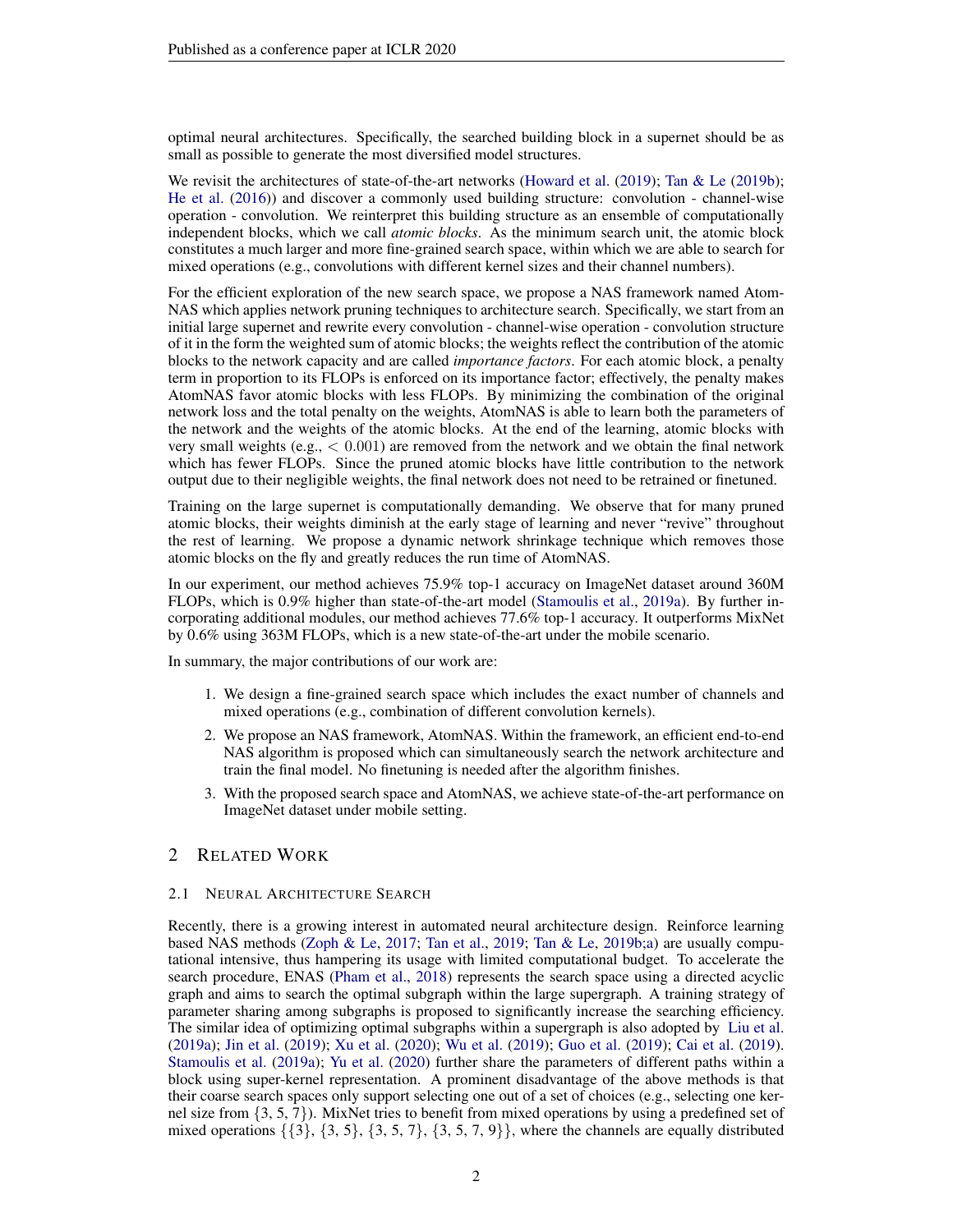<span id="page-2-0"></span>

Figure 1: Illustration of the ensemble perspective. Arrow means operators. The structure of two convolutions joined by a channel-wise operation is mathematically equivalent to the ensemble of multiple atomic blocks, according to Eq. [\(2\)](#page-3-0). Colored rectangles represent tensors, with numbers inside indicating their channel numbers; The shaded path on the right is one example of atomic block.

among different kernel sizes. Due to this limitation, it is difficult to learn optimal architectures under computational resource constraints. On the contrary, our method takes advantage of the fine-grained search space and is able to search for more flexible network architectures satisfying various resource constraints. The fine-grained search space proposed in this paper is exponentially larger than previous search space. For reference, the total number of possible structures within the experiment is around  $10^{162}$ , compared with  $10^{21}$  for FBNet. Recently, to improve the final performance of the searched architectures, [Yu et al.](#page-12-1) [\(2020\)](#page-12-1) utilizes knowledge distillation which is orthogonal to our method. It could be easily integrated into our method by Eq. [\(5\)](#page-4-0) thanks to the end-to-end learning paradigm of our method.

#### 2.2 NETWORK PRUNING

Assuming that many parameters in the network are unnecessary, network pruning methods start from a computation-intensive model, identify the unimportant connections and remove them to get a compact and efficient network. Early method [\(Han et al.,](#page-10-6) [2016\)](#page-10-6) simultaneously learns the important connections and weights. However, non-regularly removing connections in these works makes it hard to achieve theoretical speedup ratio on realistic hardwares due to extra overhead in caching and indexing. To tackle this problem, structured network pruning methods [\(He et al.,](#page-10-7) [2017b;](#page-10-7) [Liu](#page-11-10) [et al.,](#page-11-10) [2017;](#page-11-10) [Luo et al.,](#page-11-11) [2017;](#page-11-11) [Ye et al.,](#page-11-12) [2018;](#page-11-12) [Gordon et al.,](#page-10-8) [2018\)](#page-10-8) are proposed to prune structured components in networks, e.g. the entire channel and kernel. In this way, empirical acceleration can be achieved on modern computing devices. [Liu et al.](#page-11-10) [\(2017\)](#page-11-10); [Ye et al.](#page-11-12) [\(2018\)](#page-11-12); [Gordon et al.](#page-10-8) [\(2018\)](#page-10-8) encourage channel-level sparsity by imposing the L-1 regularizer on the channel dimension, which is also used by our method. Recently, [Liu et al.](#page-11-13) [\(2019b\)](#page-11-13) show that in structured network pruning, the learned weights are unimportant. This suggests structured network pruning is actually a neural architecture search focusing on channel numbers. Our method jointly searches the channel numbers and a mix of operations, which is a much larger search space.

# 3 ATOMNAS

We formulate our neural architecture search method in a fine-grained search space with the atomic block used as the basic search unit. An atomic block is comprised of two convolutions connected by a channel-wise operation. By stacking atomic blocks, we obtain larger building blocks (*e.g.* residual block and MobileNetV2 block proposed in a variety of state-of-the-art models including ResNet, MobileNet V2/V3 [\(He et al.,](#page-10-3) [2016;](#page-10-3) [Howard et al.,](#page-10-2) [2019;](#page-10-2) [Sandler et al.,](#page-11-7) [2018\)](#page-11-7). In Section [3.1,](#page-3-1) We first show larger network building blocks (*e.g.* MobileNetV2 block) can be represented by an ensembles of atomic blocks. Based on this view, we propose a fine-grained search space using atomic blocks. In Section [3.2,](#page-3-2) we propose a resource-aware atomic block selection method for end-to-end architecture search. Finally, we propose a dynamic network shrinkage technique in Section [3.3,](#page-4-1) which greatly reduces the search cost.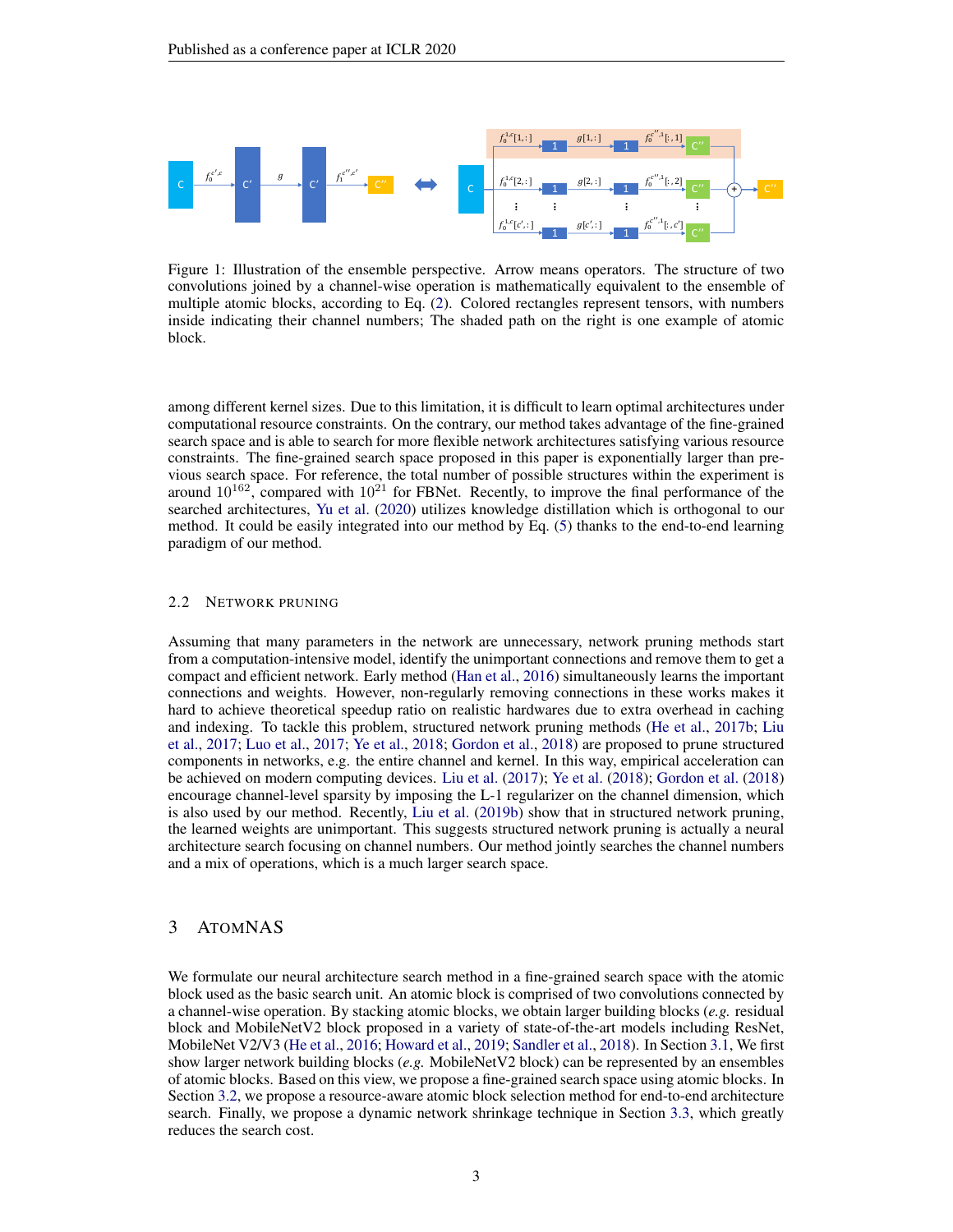#### <span id="page-3-1"></span>3.1 FINE-GRAINED SEARCH SPACE

Under the typical block-wise NAS paradigm [\(Tan et al.,](#page-11-1) [2019;](#page-11-1) [Tan & Le,](#page-11-6) [2019b\)](#page-11-6), the search space of each block in a neural network is represented as the Cartesian product  $C = \prod_{i=1} P_i$ , where each  $\mathcal{P}_i$  is the set of all choices of the *i*-th configuration such as kernel size, number of channels and type of operation. For example,  $C = \{conv, depth-wise conv, dilated conv\} \times \{3, 5\} \times \{24, 32, 64, 128\}$ represents a search space of three types of convolutions by two kernel sizes and four options of channel number. A block in the resulting model can only pick one convolution type from the three and one output channel number from the four values. This paradigm greatly limits the search space due to the few choices of each configuration. Here we present a more fine-grained search space by decomposing the network into smaller and more basic building blocks.

We denote  $f^{c',c}(X)$  as a convolution operator, where X is the input tensor and c, c' are the input and output channel numbers respectively. A wide range of manually-designed and NAS architectures share a structure that joins two convolutions by a channel-wise operation:

<span id="page-3-3"></span>
$$
Y = \left(f_1^{c'',c'} \circ g \circ f_0^{c',c}\right)(X) \tag{1}
$$

where  $g$  is a channel-wise operator. For example, in VGG [\(Simonyan & Zisserman,](#page-11-14) [2015\)](#page-11-14) and a Residual Block [\(He et al.,](#page-10-3) [2016\)](#page-10-3),  $f_0$  and  $f_1$  are convolutions and g is one of Maxpool, ReLU and BN-ReLU; in a MobileNetV2 block [\(Sandler et al.,](#page-11-7) [2018\)](#page-11-7),  $f_0$  and  $f_1$  are point-wise convolutions and g is depth-wise convolution with BN-ReLU in the MobileNetV2 block. Eq. [\(1\)](#page-3-3) can be reformulated as follows:

<span id="page-3-0"></span>
$$
Y = \sum_{i=1}^{c'} \left( f_1^{c'',1}[i, :] \circ g[i, :] \circ f_0^{1,c}[:,i] \right) (X), \tag{2}
$$

where  $f_0^{1,c}[:, i]$  is the *i*-th convolution kernel of  $f_0, g[i, :]$  is the operator of the *i*-th channel of g, and  $\{f_1^{c^{i},1}[i,:]\}_{i=1}^{c'}$  are obtained by splitting the kernel tensor of  $f_1$  along the the input channel dimension. Each term in the summation can be seen as a computationally independent block, which is called *atomic block*. Fig. [\(1\)](#page-2-0) demonstrate this reformulation. By determining whether to keep each atomic block in the final model individually, the search of channel number  $c'$  is enabled through channel selection, which greatly enlarges the search space.

This formulation also naturally includes the selection of operators. To gain a better understanding, we first generalize Eq. [\(2\)](#page-3-0) as:

<span id="page-3-4"></span>
$$
Y = \sum_{i=1}^{c'} \left( f_{1i}^{c'',1} \circ g_i \circ f_{0i}^{1,c} \right) (X).
$$
 (3)

Note the array indices  $i$  are moved to subscripts. In this formulation, we can use different types of operators for  $f_{0i}$ ,  $f_{1i}$  and  $g_i$ ; in other words,  $f_0$ ,  $f_1$  and  $g$  can each be a combination of different operators and each atomic block can use different operators such as convolutions with different kernel sizes.

Formally, the search space is formulated as a supernet which is built based on the structure in Eq. [\(1\)](#page-3-3); such structure satisfies Eq. [\(3\)](#page-3-4) and thus can be represented by atomic blocks; each of  $f_0$ ,  $f_1$  and g is a combination of operators. The new search space includes some state-of-the-art network architectures. For example, by allowing  $g$  to be a combination of convolutions with different kernel sizes, the MixConv block in MixNet [\(Tan & Le,](#page-11-6) [2019b\)](#page-11-6) becomes a special case in our search space. In addition, our search space facilitates discarding any number of channels in  $q$ , resulting in a more fine-grained channel configuration. In comparison, the channel numbers are determined heuristically in [Tan & Le](#page-11-6) [\(2019b\)](#page-11-6).

#### <span id="page-3-2"></span>3.2 RESOURCE-AWARE ATOMIC BLOCK SEARCH

In this work, we adopt a differentiable neural architecture search paradigm where the model structure is discovered in a full pass of model training. With the supernet defined above, the final model can be produced by discarding part of the atomic blocks during training. Following DARTS [\(Liu et al.](#page-11-2)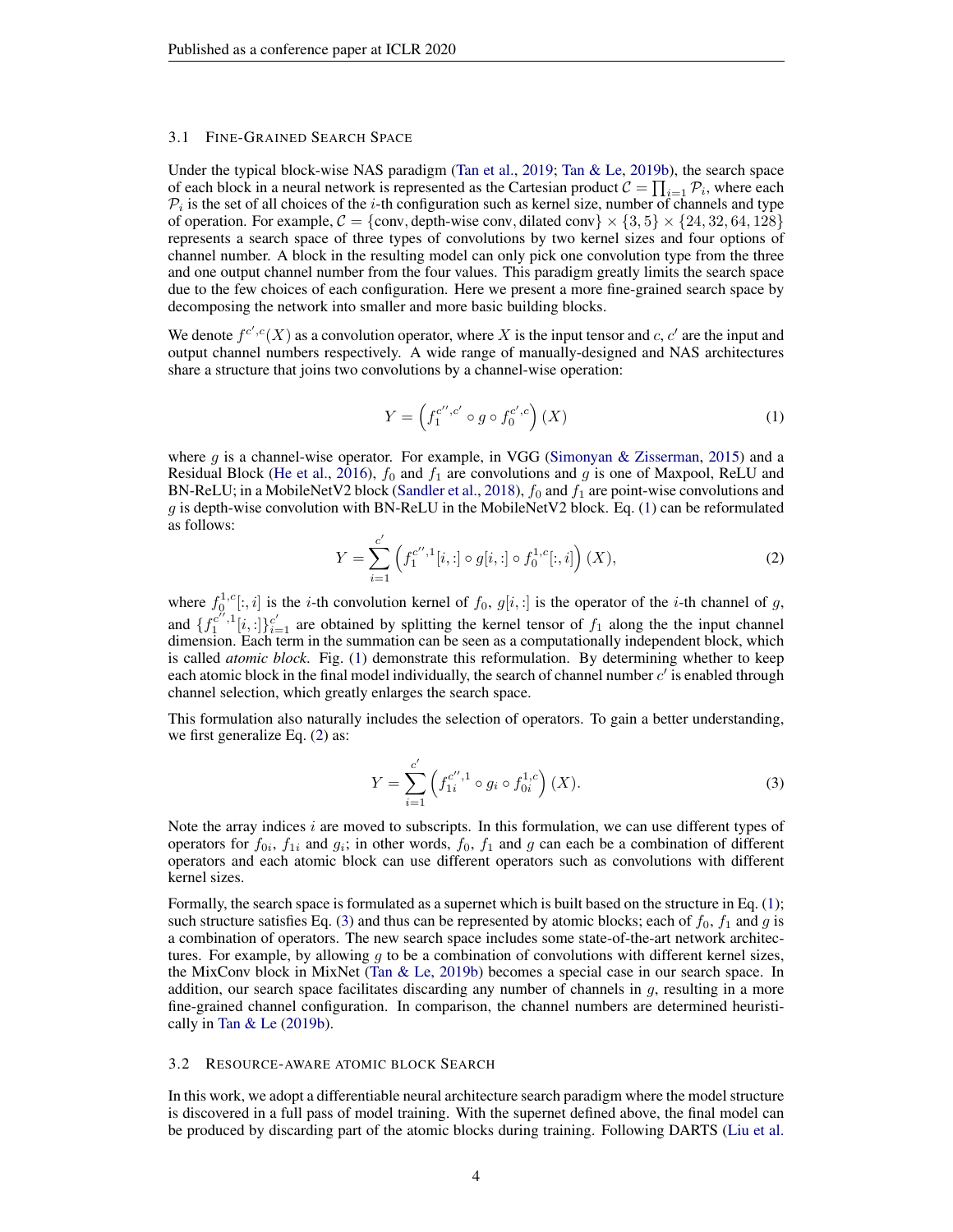[\(2019a\)](#page-11-2)), we introduce a importance factor  $\alpha$  to scale the output of each atomic block in the supernet. Eq. [\(3\)](#page-3-4) then becomes

$$
Y = \sum_{i=1}^{c'} \alpha_i \left( f_{1i}^{c'',1} \circ g_i \circ f_{0i}^{1,c} \right) (X).
$$
 (4)

Here, each  $\alpha_i$  is tied with an atomic block comprised of three operators  $f_1^{c'',1}, g_i$  and  $f_{0i}^{1,c}$ . The importance factors are learned jointly with the network weights. Once the training finishes, the atomic blocks that have negligible effect (i.e., those with factors smaller than a threshold) on the network output are discarded.

We still need to address two issues related to the importance factors  $\alpha_i$ 's. The first issue is where in the supernet we should put the  $\alpha$ ? Let's first consider the case when g only contains linear operations, e.g., convolution, batch normalization and linear activation like ReLU. If  $g$  contains at least one BN layer, The scaling parameters in the BN layers can be directly used as such importance factors [\(Liu et al.](#page-11-10) [\(2017\)](#page-11-10)). If g has no BN layers, which is rare, we can place  $\alpha$  anywhere between  $f_0$  and  $f_1$ ; however, we need to apply regularization terms to the weights of  $f_0$  and  $f_1$  (e.g., weight decays) in order to prevent weights in  $f_0$  and  $f_1$  from getting too large and canceling the effect of  $\alpha$ . When g contains non-linear operations, e.g., Swish activation and Sigmoid activation, we can only put  $\alpha$  behind  $f_1$ .

The second issue is how to avoid performance deterioration after discarding some of the atomic blocks. For example, DARTS discards operations with small scale factors after iterative training of model parameters and scale factors. Since the scale factors of the discarded operations are not small enough, the performance of the network will be affected which needs re-training to adjust the weights again. In order to maintain the performance of the supernet after dropping some atomics blocks, the importance factors  $\alpha$  of those atomic blocks should be sufficiently small. Inspired by the channel pruning work in [Liu et al.](#page-11-10) [\(2017\)](#page-11-10), we add L1 norm penalty loss on  $\alpha$ , which effectively pushes many importance factors to near-zero values. At the end of learning, atomic blocks with  $\alpha$ close to zero are removed from the supernet. Note that since the BN scales change more dramatically during training due to the regularization term, the running statistics of BNs might be inaccurate and needs to be calculated again using the training set.

With the added regularization term, the training loss is

<span id="page-4-0"></span>
$$
\mathcal{L} = \mathcal{E} + \lambda \sum_{i \in \mathcal{S}} c_i |\alpha_i|,\tag{5}
$$

$$
c_i = \hat{c}_i / \sum_{k \in \mathcal{S}} \hat{c}_k \tag{6}
$$

where  $\lambda$  is the coefficient of L1 penalty term, S is the index set of all atomic blocks, and S is the conventional training loss (e.g., cross-entropy loss combined with the regularization term like weight decay and distillation loss.).  $|\alpha_i|$  is weighted by coefficient  $c_i$  which is proportional to the computation cost of *i*-th atomic block, i.e.  $\hat{c}_i$ . By using computation costs aware regularization, we encourage the model to learn network structures that strike a good balance between accuracy and efficiency. In this paper, we use FLOPs as the criteria of computation cost. Other metrics such as latency and energy consumption can be used similarly. As a result, the whole loss function  $\mathcal L$  trades off between accuracy and FLOPs.

#### <span id="page-4-1"></span>3.3 DYNAMIC NETWORK SHRINKAGE

Usually, the supernet is much larger than the final search result. We observe that many atomic blocks become "dead" starting from the early stage of the search, i.e., their importance factors  $\alpha$  are close to zero till the end of the search. To utilize computational resources more efficiently and speed up the search process, we propose a dynamic network shrinkage algorithm which cuts down the network architecture by removing atomic blocks once they are deemed "dead".

We adopt a conservative strategy to decide whether an atomic block is "dead": for importance factors  $\alpha$ , we maintain its momentum  $\hat{\alpha}$  which is updated as

<span id="page-4-2"></span>
$$
\hat{\alpha} \leftarrow \beta \hat{\alpha} + (1 - \beta)\alpha^t,\tag{7}
$$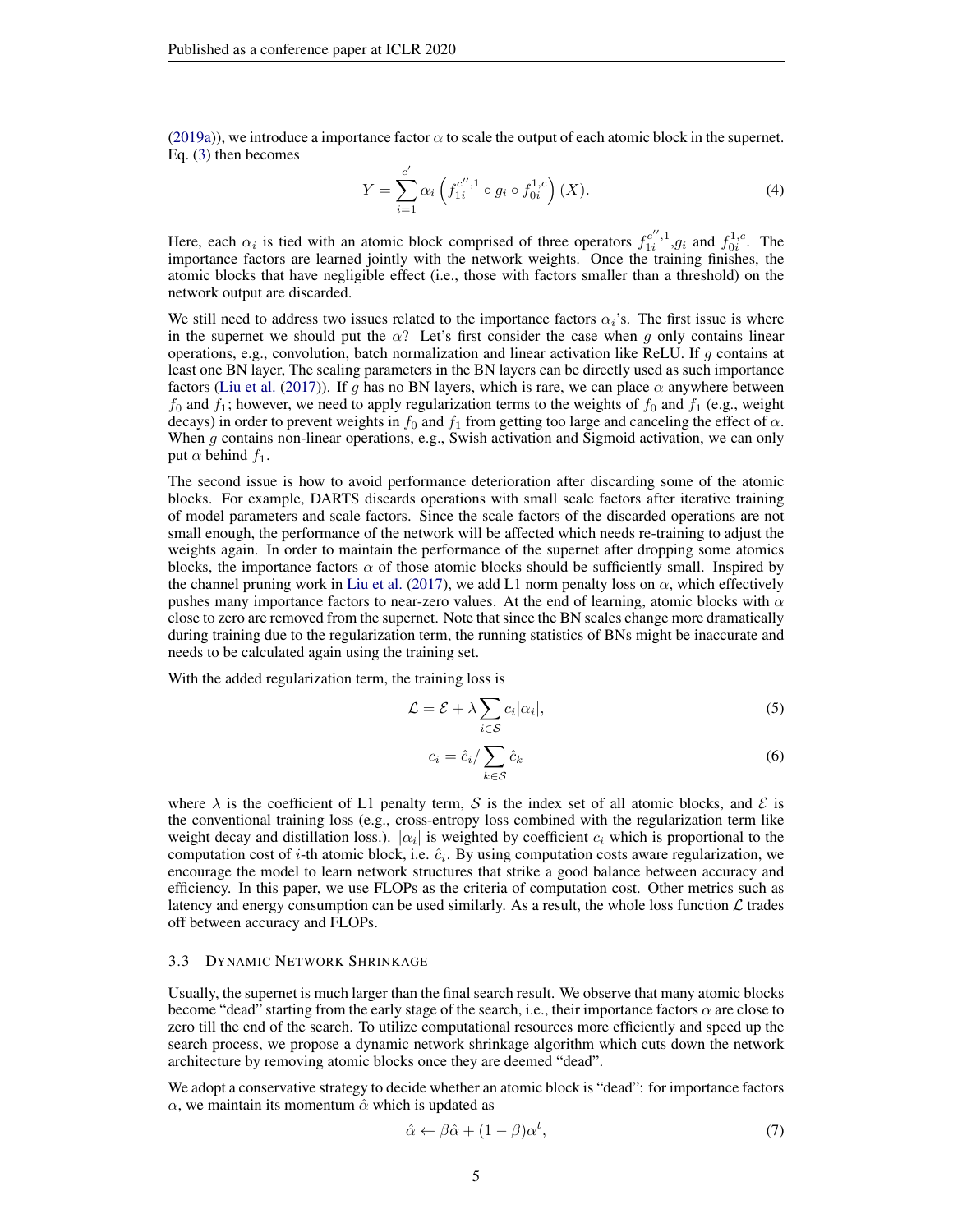<span id="page-5-1"></span>

Figure 2: FLOPs change of the supernet during the searching and training for AtomNAS-C. The crossed-out region corresponds to the saved computation compared to training the supernet without the dynamic shrinkage. The region in yellow corresponds to the extra cost compared with training the final model from scratch, the cost of which is the region below the red dashed line.

Initialize the supernet and the exponential moving average; while  $epoch \leq max\_epoch$  do

```
Update network weights and importance factors \alpha by minimizing the loss function \mathcal{L};
    Update the \hat{\alpha}(7);
   if Total FLOPs of dead blocks ≥ ∆ then
       Remove dead blocks from the supernet;
   end
   Recalculate BN's statistics by forwarding some training examples;
    Validate the performance of the current supernet;
end
```
Algorithm 1: Dynamic network shrinkage

<span id="page-5-0"></span>where  $\alpha^t$  is the importance factors at t-th iteration and  $\beta$  is the decay term. An atomic block is considered "dead" if both  $\hat{\alpha}$  and  $\alpha^t$  are smaller than a threshold, which is set to 0.001 throughout experiments.

Once the total FLOPs of "dead" blocks reach a predefined threshold, we remove those blocks from the supernet. As discussed above, we recalculate BN's running statistics before deploying the network. The whole training process is presented in Algorithm [1.](#page-5-0)

We show the FLOPs of a sample network during the search process in Fig. [2.](#page-5-1) We start from a supernet with 1521M FLOPs and dynamically discard "dead" atomic blocks to reduce search cost. The overall search and train cost only increases by 17.2% compared to that of training the searched model from scratch.

# 4 EXPERIMENT

We first describe the implementation details in Section [4.1](#page-5-2) and then compare AtomNAS with previous state-of-the-art methods under various FLOPs constraints in Section [4.2.](#page-6-0) In Section [4.3,](#page-7-0) we provide more detailed analysis about AtomNAS. Finally, in Section [4.4,](#page-9-0) we demonstrate the transferability of AtomNAS networks by evaluating them on detection and instance segmentation tasks.

#### <span id="page-5-2"></span>4.1 IMPLEMENTATION DETAILS

The architecture of the supernet we use for the experiments is shown in table on the right of Fig. [3.](#page-6-1) The supernet contains 21 AtomNAS blocks, the searchable block in our supernet; the picture on the right of Fig. [3](#page-6-1) illustrates the structure of an AtomNAS block, where  $f_0$  is a  $1 \times 1$  pointwise convolutions that expands the input channel number from C to  $3 \times 6C$ ; g is a mix of three depth-wise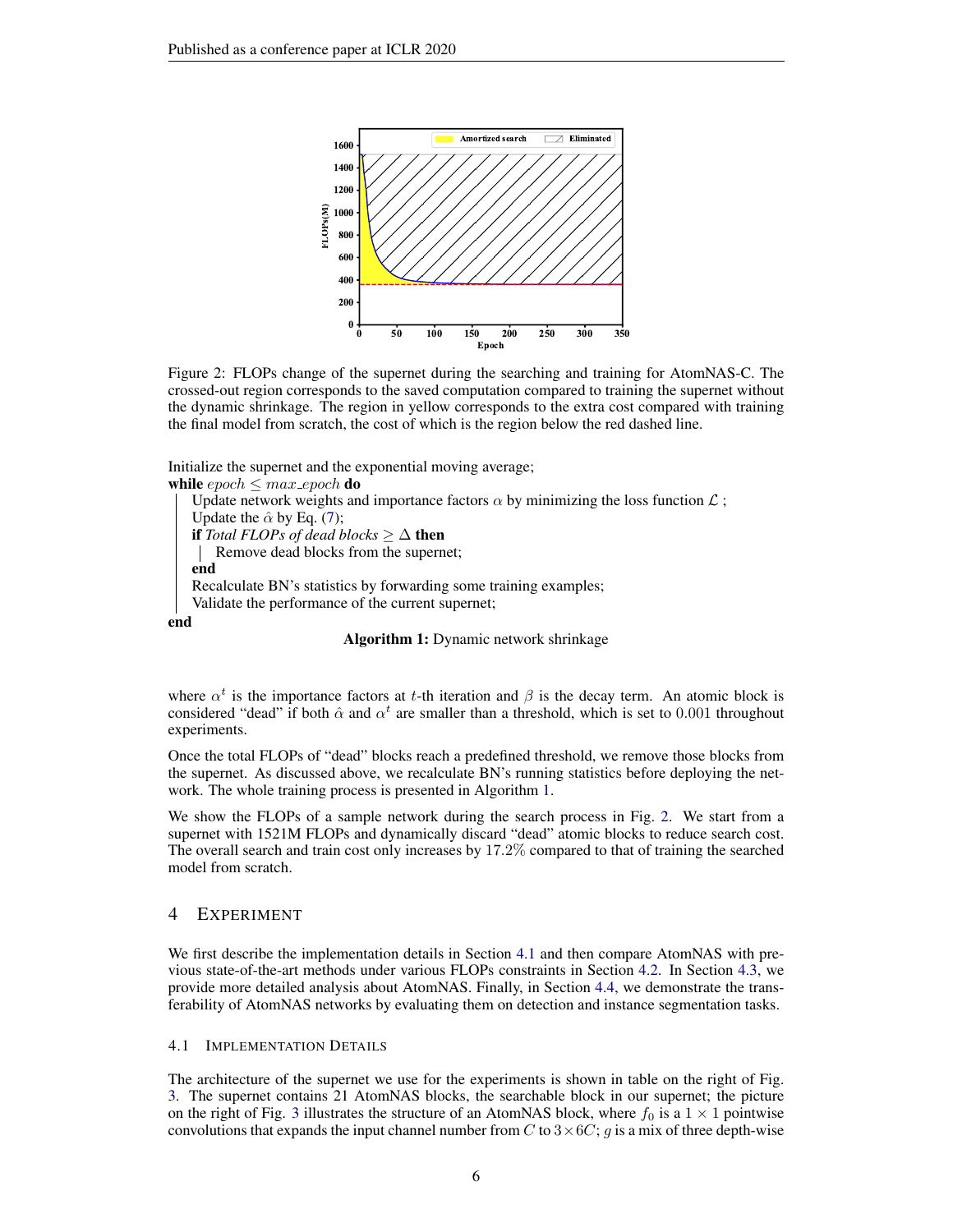<span id="page-6-1"></span>

Figure 3: (Left) The searchable block of the supernet.  $f_0$  and  $f_1$  are fixed to  $1 \times 1$  pointwise convolutions; g here is a mix of three convolutions with kernel sizes of  $3 \times 3$ ,  $5 \times 5$  and  $7 \times 7$ .  $f_0$  expands the input channel number from C to 18C and  $f_1$  projects the channel number to the output channel number. If the output dimension stays the same as the input dimension, we use a skip connection to add the input to the output. (Right) Architecture of the supernet. Column-Block denotes the block type; MB denotes MobileNetV2 block; "searchable" means a searchable block shown on the left. Column-f denotes the output channel number of a block. Column-n denotes the number of blocks. Column-s denotes the stride of the first block in a stage. The output channel numbers of the first convolution are 16 for AtomNAS-A, 32 for AtomNAS-B and AtomNAS-C.

convolutions with kernel sizes of  $3\times3$ ,  $5\times5$  and  $7\times7$ , and  $f_1$  is another  $1\times1$  pointwise convolutions that projects the channel number to the output channel number. Similar to MobileNetV2 [\(Sandler](#page-11-7) [et al.,](#page-11-7) [2018\)](#page-11-7), if the output dimension stays the same as the input dimension, we use a skip connection to add the input to the output. AtomNAS block is effectively an ensemble of  $3 \times 6C$  atomic blocks, whose underlying search space covers the MobileNetV2 block [\(Sandler et al.,](#page-11-7) [2018\)](#page-11-7) and its multikernel variant, MixConv [\(Tan & Le,](#page-11-6) [2019b\)](#page-11-6). Within AtomNAS block, we are able to optimize the distribution of computation resources (i.e., channel numbers) among the three types of depth-wise convolution.

We use the same training configuration (e.g., RMSProp optimizer, EMA on weights and exponential learning rate decay) as [Tan et al.](#page-11-1) [\(2019\)](#page-11-1); [Stamoulis et al.](#page-11-5) [\(2019a\)](#page-11-5) and do not use extra data augmentation such as MixUp [\(Zhang et al.,](#page-12-2) [2018\)](#page-12-2) and AutoAugment [\(Cubuk et al.,](#page-10-9) [2018\)](#page-10-9). We find that using this configuration is sufficient for our method to achieve good performance. Our results are shown in Table [1](#page-8-0) and Table [3.](#page-9-1) When training the supernet, we use a total batch size of 2048 on 32 Tesla V100 GPUs and train for 350 epochs. For our dynamic network shrinkage algorithm, we set the momentum factor  $\beta$  in Eq. [\(7\)](#page-4-2) to 0.9999. At the beginning of the training, all of the weights are randomly initialized. To avoid removing atomic blocks with high penalties (i.e., FLOPs) pre-maturely, the weight of the penalty term in Eq. [\(5\)](#page-4-0) is increased from 0 to the target  $\lambda$  by a linear scheduler during the first 25 epochs. By setting the weight of the L1 penalty term  $\lambda$  to be  $1.8 \times 10^{-4}$ , 1.2 × 10<sup>-4</sup> and 1.0 × 10<sup>-4</sup> respectively, we obtain networks with three different sizes: AtomNAS-A, AtomNAS-B, and AtomNAS-C. They have the similar FLOPs as previous state-of-the-art networks under 400M: MixNet-S [\(Tan & Le,](#page-11-6) [2019b\)](#page-11-6), MixNet-M [\(Tan & Le,](#page-11-6) [2019b\)](#page-11-6) and SinglePath [\(Sta](#page-11-5)[moulis et al.,](#page-11-5) [2019a\)](#page-11-5). In Appendix [A,](#page-12-3) we visualize the architecture of AtomNAS-C.

#### <span id="page-6-0"></span>4.2 EXPERIMENTS ON IMAGENET

We apply AtomNAS to search high performance light-weight model on ImageNet 2012 classification task [\(Deng et al.,](#page-10-10) [2009\)](#page-10-10). Table [1](#page-8-0) compares our methods with previous state-of-the-art models, either manually designed or searched.

With models directly produced by AtomNAS, our method achieves the new state-of-the-art under all FLOPs constraints. Especially, AtomNAS-C achieves 75.9% top-1 accuracy with only 360M FLOPs, and surpasses all other models, including models like PDARTS and DenseNAS which have much higher FLOPs.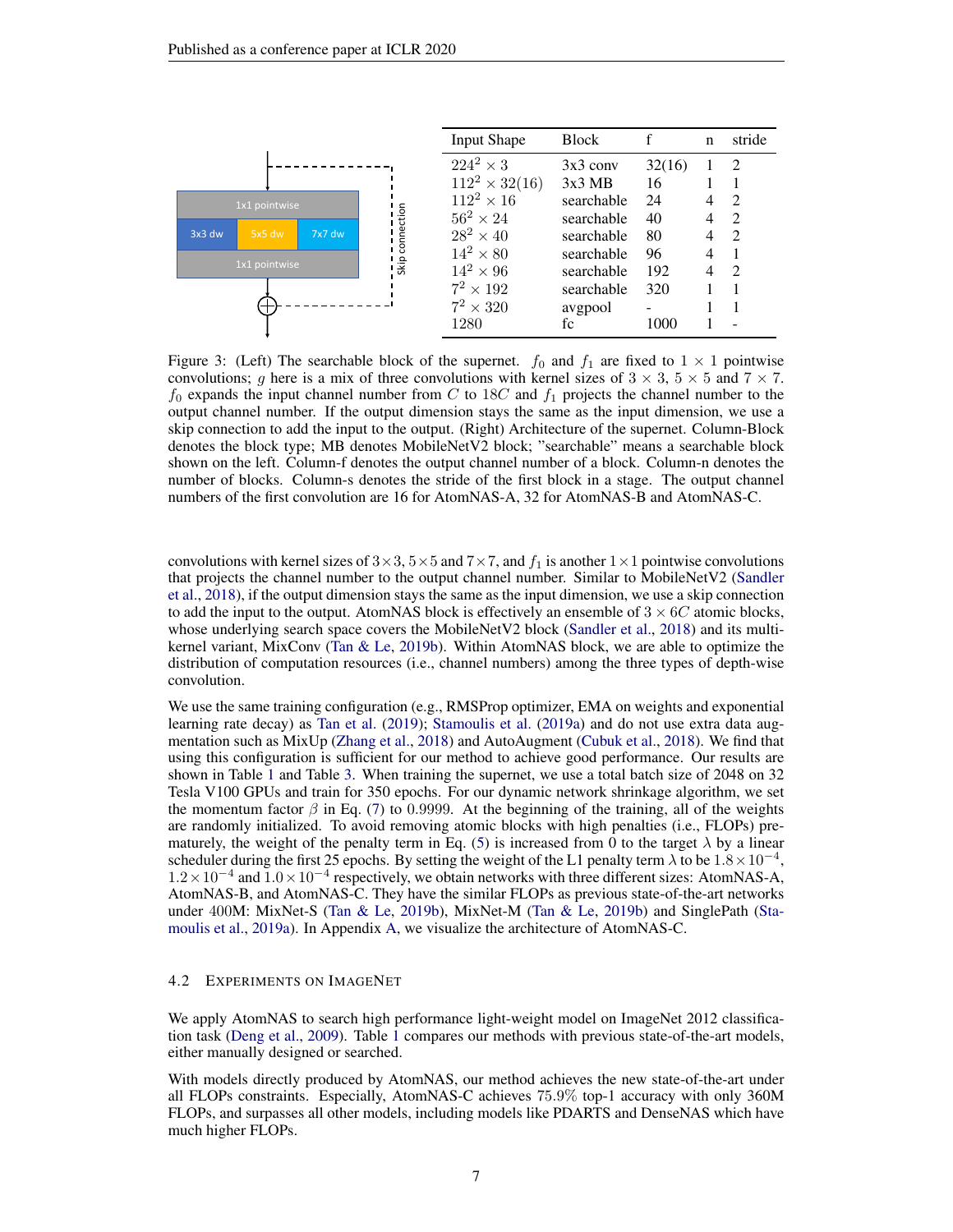<span id="page-7-1"></span>

Figure 4: FLOPs versus accuracy on ImageNet. † means methods use extra techniques like Swish activation and Squeeze-and-Excitation module.

Techniques like Swish activation function [\(Ramachandran et al.,](#page-11-15) [2018\)](#page-11-15) and Squeeze-and-Excitation (SE) module [\(Hu et al.,](#page-10-11) [2018\)](#page-10-11) consistently improve the accuracy with marginal FLOPs cost. For a fair comparison with methods that use these techniques, we directly modify the searched network by replacing all ReLU activation with Swish and add SE module with ratio 0.5 to every block and then retrain the network from scratch. Note that unlike other methods, we do not search the configuration of Swish and SE, and therefore the performance might not be optimal. Extra data augmentations such as MixUp and AutoAugment are still not used. We train the models from scratch with a total batch size of 4096 on 32 Tesla V100 GPUs for 250 epochs.

Simply adding these techniques improves the results further. AtomNAS-A+ achieves 76.3% top-1 accuracy with 260M FLOPs, which outperforms many heavier models including MnasNet-A2. Without extra data augmentations, it performs as well as Efficient-B0 (Tan  $&$  Le, [2019a\)](#page-11-4) by using 130M less FLOPs. It also outperforms the previous state-of-the-art MixNet-S by 0.5%. In addition, AtomNAS-C+ improves the top-1 accuracy on ImageNet to 77.6%, surpassing previous state-ofthe-art MixNet-M by 0.6% and becomes the overall best performing model under 400M FLOPs.

Fig. [4](#page-7-1) visualizes the top-1 accuracy on ImageNet for different models. It's clear that our fine-grained search space and the end-to-end resource-aware search method boost the performance significantly.

#### <span id="page-7-0"></span>4.3 ANALYSIS

#### 4.3.1 RESOURCE-AWARE REGULARIZATION

To demonstrate the effectiveness of the resource-aware regularization in Section [3.2,](#page-3-2) we compare it with a baseline without FLOPs-related coefficients  $c_i$ , which is widely used in network pruning [\(Liu et al.,](#page-11-10) [2017;](#page-11-10) [He et al.,](#page-10-7) [2017b\)](#page-10-7). Table [2](#page-8-1) shows the results. First, by using the same L1 penalty coefficient  $\lambda = 1.0 \times 10^{-4}$ , the baseline achieves a network with similar performance but using much more FLOPs; then by increasing  $\lambda$  to  $1.5 \times 10^{-4}$ , the baseline obtain a network which has similar FLOPs but inferior performance (i.e., about 1.0% lower). In Fig. [6b](#page-13-0) we visualized the ratio of different types of atomic blocks of the baseline network obtained by  $\lambda = 1.5 \times 10^{-4}$ . The baseline network keeps more atomic blocks in the earlier blocks, which have higher computation cost due to higher input resolution. On the contrary, AtomNAS is aware of the resource constraint, thus keeping more atomic blocks in the later blocks and achieving much better performance.

### 4.3.2 BN RECALIBRATION

As the BN's running statistics might be inaccurate as explained in Section [3.2](#page-3-2) and Section [3.3,](#page-4-1) we re-calculate the running statistics of BN before inference, by forwarding 131k randomly sampled training images through the network. Table [3](#page-9-1) shows the impact of the BN recalibration. The top-1 accuracies of AtomNAS-A, AtomNAS-B, and AtomNAS-C on ImageNet improve by 1.4%, 1.7%, and 1.2% respectively, which clearly shows the benefit of BN recalibration.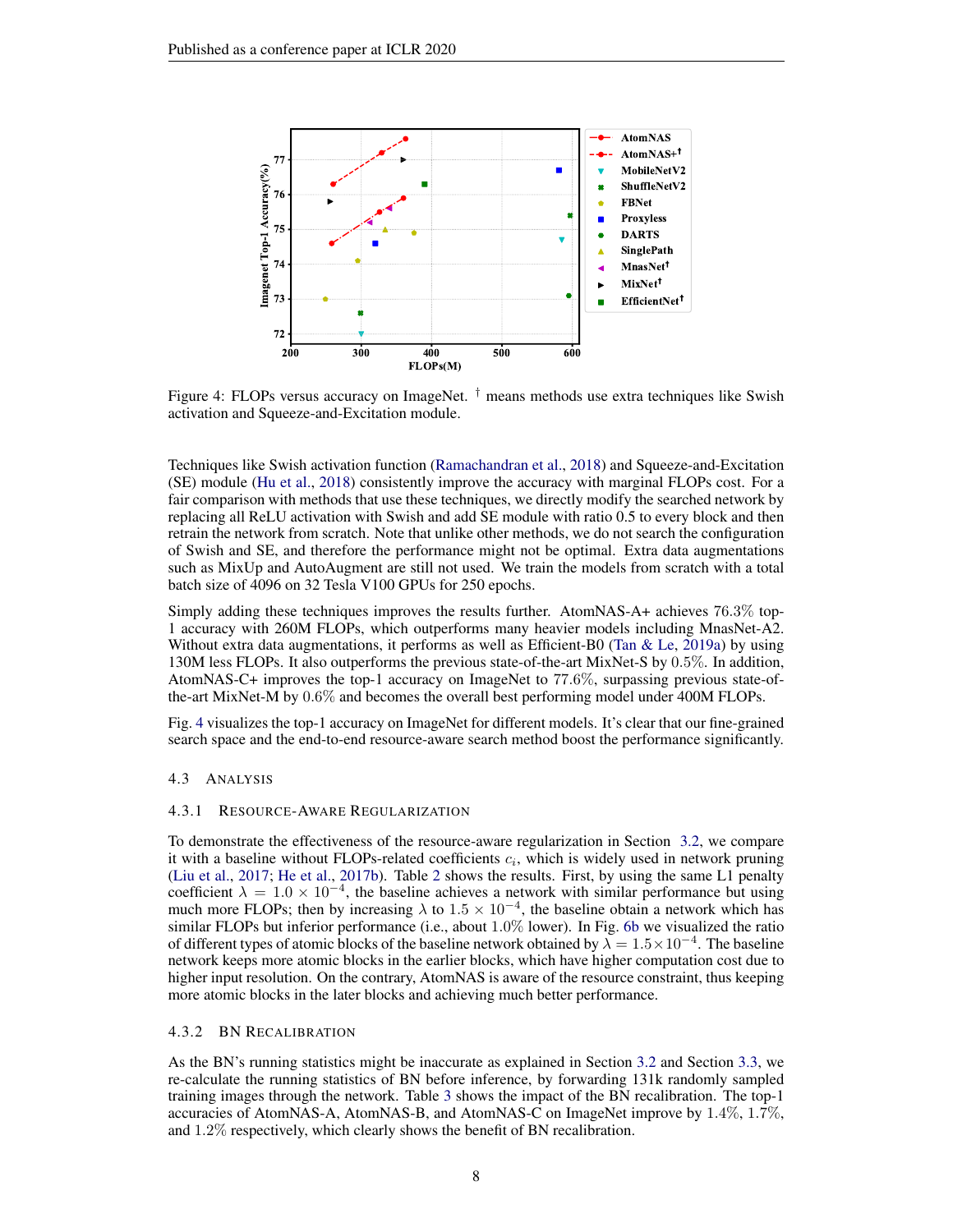| Model                                                                     | Parameters | <b>FLOPs</b> | Top- $1\%$ ) | Top- $5(\%)$ |
|---------------------------------------------------------------------------|------------|--------------|--------------|--------------|
| MobileNetV1 (Howard et al., 2017)                                         | 4.2M       | 575M         | 70.6         | 89.5         |
| MobileNetV2 (Sandler et al., 2018)                                        | 3.4M       | 300M         | 72.0         | 91.0         |
| MobileNetV2 (our impl.)                                                   | 3.4M       | 301M         | 73.6         | 91.5         |
| MobileNetV2 $(1.4)$                                                       | 6.9M       | 585M         | 74.7         | 92.5         |
| ShuffleNetV2 (Ma et al., 2018)                                            | 3.5M       | 299M         | 72.6         |              |
| ShuffleNetV2 $2\times$                                                    | 7.4M       | 591M         | 74.9         |              |
| FBNet-A (Wu et al., 2019)                                                 | 4.3M       | 249M         | 73.0         |              |
| FBNet-C                                                                   | 5.5M       | 375M         | 74.9         |              |
| Proxyless (mobile) (Cai et al., 2019)                                     | 4.1M       | 320M         | 74.6         | 92.2         |
| SinglePath (Stamoulis et al., 2019a)                                      | 4.4M       | 334M         | 75.0         | 92.2         |
| NASNet-A (Zoph & Le, 2017)                                                | 5.3M       | 564M         | 74.0         | 91.6         |
| DARTS (second order) (Liu et al., 2019a)                                  | 4.9M       | 595M         | 73.1         |              |
| PDARTS (cifar 10) (Chen et al., 2019b)                                    | 4.9M       | 557M         | 75.6         | 92.6         |
| DenseNAS-A (Fang et al., 2019)                                            | 7.9M       | 501M         | 75.9         | 92.6         |
| FairNAS-A (Chu et al., 2019b)                                             | 4.6M       | 388M         | 75.3         | 92.4         |
| AtomNAS-A*                                                                | 3.9M       | 258M         | 74.6         | 92.1         |
| AtomNAS-B*                                                                | 4.4M       | 326M         | 75.5         | 92.6         |
| AtomNAS-C*                                                                | 4.7M       | 360M         | 75.9         | 92.7         |
| $SCARLET-A^{\dagger}$ (Chu et al., 2019a)                                 | 6.7M       | 365M         | 76.9         | 93.4         |
| MnasNet-A1 <sup><math>\dagger</math></sup> (Tan et al., 2019)             | 3.9M       | 312M         | 75.2         | 92.5         |
| MnasNet-A2 $\dagger$                                                      | 4.8M       | 340M         | 75.6         | 92.7         |
| MixNet-S <sup>†</sup> (Tan & Le, 2019b)                                   | 4.1M       | 256M         | 75.8         | 92.8         |
| $MixNet-M^{\dagger}$                                                      | 5.0M       | 360M         | 77.0         | 93.3         |
| EfficientNet-B0 <sup>†‡</sup> (Tan & Le, 2019a)                           | 5.3M       | 390M         | 76.3         | 93.2         |
| SE-DARTS+ $\dagger$ <sup><math>\ddagger</math></sup> (Liang et al., 2019) | 6.1M       | 594M         | 77.5         | 93.6         |
| $\mathbf{AtomNAS\text{-}A+}^{\dagger}$                                    | 4.7M       | 260M         | 76.3         | 93.0         |
| AtomNAS-B+ $^{\dagger}$                                                   | 5.5M       | 329M         | 77.2         | 93.5         |
| AtomNAS-C+ <sup>†</sup>                                                   | 5.9M       | 363M         | 77.6         | 93.6         |

<span id="page-8-0"></span>Table 1: Comparision with state-of-the-arts on ImageNet under the mobile setting. <sup>†</sup> denotes methods using extra network modules such as Swish activation and Squeeze-and-Excitation module. ‡ denotes using extra data augmentation such as MixUp and AutoAugment. <sup>∗</sup> denotes models searched and trained simultaneously.

<span id="page-8-1"></span>Table 2: Influence of awareness of resource metric. The upper block uses equal penalties for all atomic blocks. The lower part uses our resource-aware atomic block selection.

|                                              | <b>FLOPs</b> | Top- $1\%$ ) |
|----------------------------------------------|--------------|--------------|
| $1.0 \times 10^{-4}$<br>$1.5 \times 10^{-4}$ | 445M<br>370M | 76.1<br>74.9 |
| $1.0 \times 10^{-4}$                         | 360M         | 75.9         |

#### 4.3.3 COST OF DYNAMIC NETWORK SHRINKAGE

Our dynamic network shrinkage algorithm speedups the search and train process significantly. For AtomNAS-C, the total time for search-and-training is 25.5 hours. For reference, training the final architecture from scratch takes 22 hours. Note that as the supernet shrinks, both the GPU memory consumption and forward-backward time are significantly reduced. Thus it's possible to dynamically change the batch size once having sufficient GPU memory, which would further speed up the whole procedure.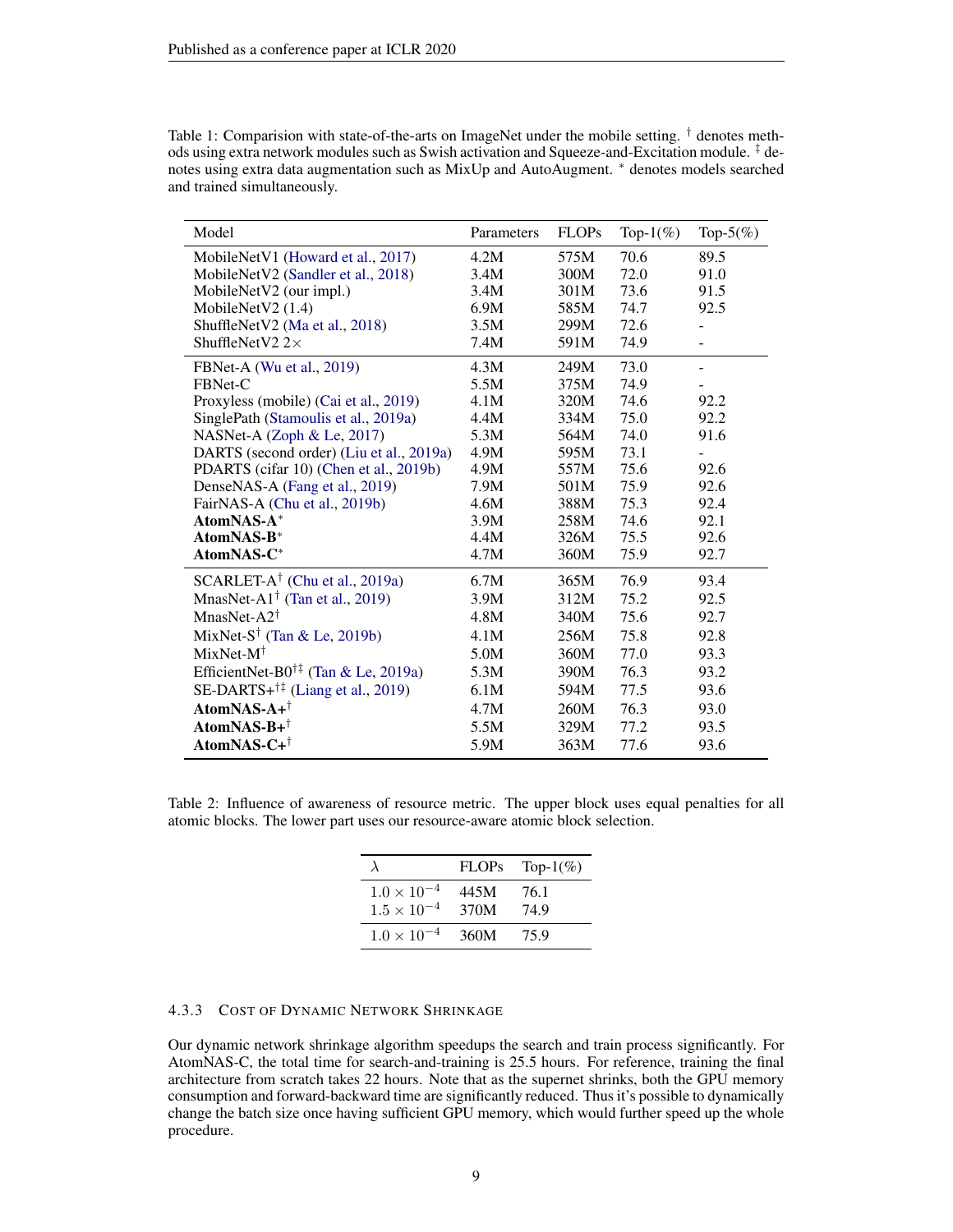<span id="page-9-1"></span>

| Model                  | w/o Recalibration | w/ Recalibration               |
|------------------------|-------------------|--------------------------------|
| AtomNAS-A<br>AtomNAS-B | 73.2<br>73.8      | $74.6 (+1.4)$<br>$75.5 (+1.7)$ |
| AtomNAS-C              | 74.7              | $75.9(+1.2)$                   |

| Table 3: Influence of BN recalibration. |  |  |  |
|-----------------------------------------|--|--|--|
|-----------------------------------------|--|--|--|

### <span id="page-9-0"></span>4.4 EXPERIMENTS ON COCO DETECTION AND INSTANCE SEGMENTATION

In this section, we assess the performance of AtomNAS models as feature extractors for object detection and instance segmentation on COCO dataset [\(Lin et al.,](#page-11-17) [2014\)](#page-11-17). We first pretrain AtomNAS models (without Swish activation function [\(Ramachandran et al.,](#page-11-15) [2018\)](#page-11-15) and Squeeze-and-Excitation (SE) module [\(Hu et al.,](#page-10-11) [2018\)](#page-10-11)) on ImageNet, use them as drop-in replacements for the backbone in the Mask-RCNN model [\(He et al.,](#page-10-16) [2017a\)](#page-10-16) by building the detection head on top of the last feature map, and finetune the model on COCO dataset.

We use the open-source code MMDetection [\(Chen et al.,](#page-10-17) [2019a\)](#page-10-17). All the models are trained on COCO train2017 with batch size 16 and evaluated on COCO val2017. Following the schedule used in the open-source implementation of TPU-trained Mask-RCNN [,](#page-9-2) the learning rate starts at 0.02 and decreases by a scale of 10 at 15-th and 20th epoch respectively. The models are trained for 23 epochs in total.

Table [4](#page-9-3) compares the results with other baseline backbone models. The detection results of baseline models are from [Stamoulis et al.](#page-11-18) [\(2019b\)](#page-11-18). We can see that all three AtomNAS models outperform the baselines on object detection task. The results demonstrate that our models have better transferability than the baselines, which may due to mixed operations, a.k.a multi-scale here, are more important to object detection and instance segmentation.

<span id="page-9-3"></span>Table 4: Comparision with baseline backbones on COCO object detection and instance segmentation. Cls denotes the ImageNet top-1 accuracy; detect-mAP and seg-mAP denotes mean average precision for detection and instance segmentation on COCO dataset. The results of baseline models are from [Stamoulis et al.](#page-11-18) [\(2019b\)](#page-11-18). SinglePath+ [\(Stamoulis et al.,](#page-11-18) [2019b\)](#page-11-18) contains SE module.

| Model                                                                                                            | <b>FLOPs</b>                 | $Cls$ $(\%)$                 | detect-mAP $(\%)$            | seg-mAP $(\%)$               |
|------------------------------------------------------------------------------------------------------------------|------------------------------|------------------------------|------------------------------|------------------------------|
| MobileNetV2 (Sandler et al., 2018)                                                                               | 301M                         | 73.6                         | 30.5                         |                              |
| Proxyless (mobile) (Cai et al., 2019)<br>Proxyless (mobile) (our impl.)<br>SinglePath+ (Stamoulis et al., 2019b) | 320M<br>320M<br>353M         | 74.6<br>74.9<br>75.6         | 32.9<br>32.7<br>33.0         | 30.0<br>-                    |
| SinglePath (our impl.)<br>AtomNAS-A<br>AtomNAS-B<br>AtomNAS-C                                                    | 334M<br>258M<br>326M<br>360M | 75.0<br>74.6<br>75.5<br>75.9 | 32.0<br>32.7<br>33.6<br>34.1 | 29.7<br>30.1<br>30.8<br>31.4 |

# 5 CONCLUSION

In this paper, we revisit the common structure, i.e., two convolutions joined by a channel-wise operation, and reformulate it as an ensemble of atomic blocks. This perspective enables a much larger and more fine-grained search space. For efficiently exploring the huge fine-grained search space, we propose an end-to-end framework named AtomNAS, which conducts architecture search and network training jointly. The searched networks achieve significantly better accuracy than previous state-of-the-art methods while using small extra cost.

<span id="page-9-2"></span>[https://github.com/tensorflow/tpu/tree/master/models/official/mask\\_](https://github.com/tensorflow/tpu/tree/master/models/official/mask_rcnn) [rcnn](https://github.com/tensorflow/tpu/tree/master/models/official/mask_rcnn)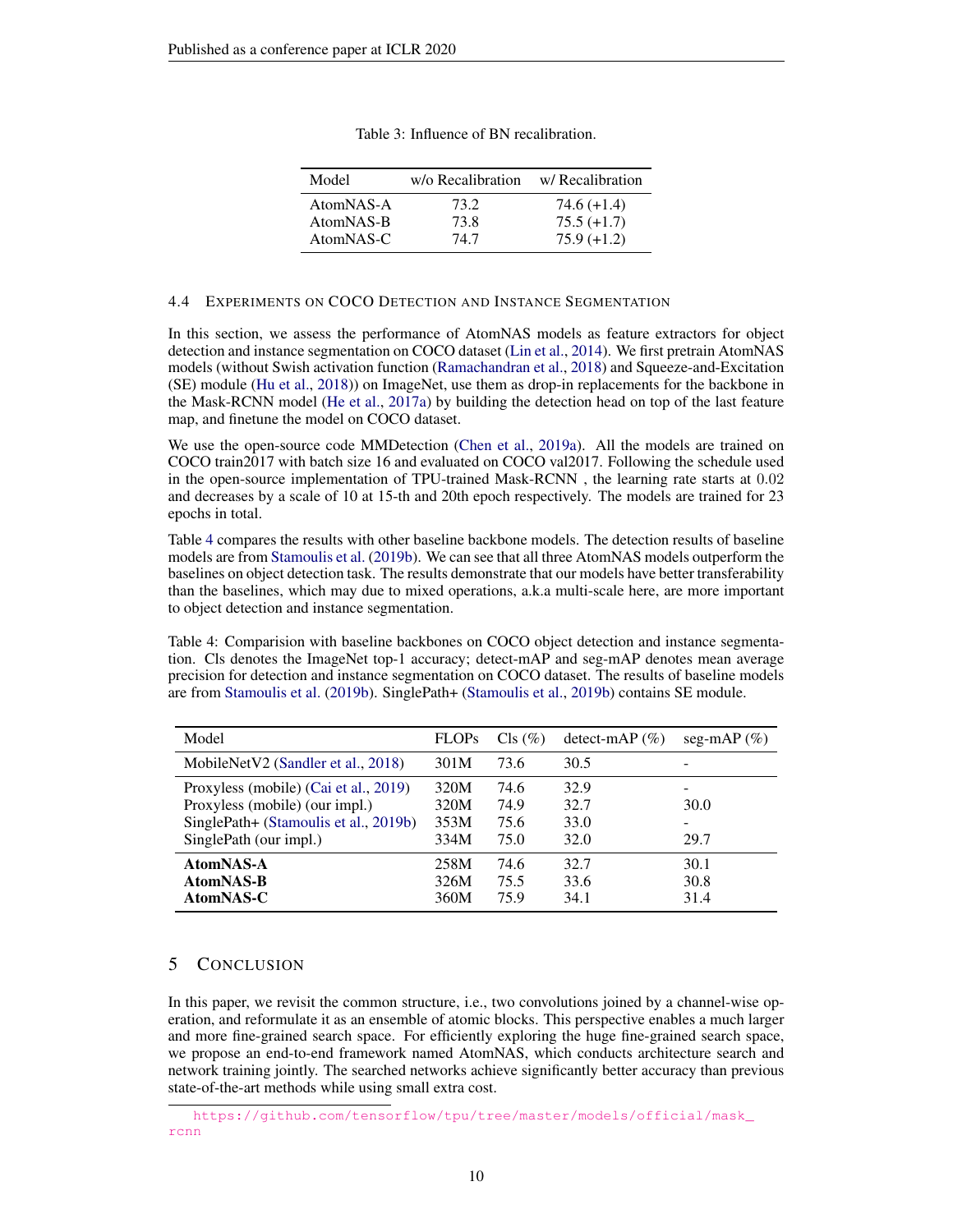### **REFERENCES**

- <span id="page-10-0"></span>Han Cai, Ligeng Zhu, and Song Han. Proxylessnas: Direct neural architecture search on target task and hardware. In *ICLR*, 2019.
- <span id="page-10-17"></span>Kai Chen, Jiaqi Wang, Jiangmiao Pang, Yuhang Cao, Yu Xiong, Xiaoxiao Li, Shuyang Sun, Wansen Feng, Ziwei Liu, Jiarui Xu, Zheng Zhang, Dazhi Cheng, Chenchen Zhu, Tianheng Cheng, Qijie Zhao, Buyu Li, Xin Lu, Rui Zhu, Yue Wu, Jifeng Dai, Jingdong Wang, Jianping Shi, Wanli Ouyang, Chen Change Loy, and Dahua Lin. MMDetection: Open mmlab detection toolbox and benchmark. *arXiv preprint arXiv:1906.07155*, 2019a.
- <span id="page-10-1"></span>Xin Chen, Lingxi Xie, Jun Wu, and Qi Tian. Progressive differentiable architecture search: Bridging the depth gap between search and evaluation. *CoRR*, abs/1904.12760, 2019b.
- <span id="page-10-15"></span>Xiangxiang Chu, Bo Zhang, Jixiang Li, Qingyuan Li, and Ruijun Xu. Scarletnas: Bridging the gap between scalability and fairness in neural architecture search. *CoRR*, abs/1908.06022, 2019a.
- <span id="page-10-14"></span>Xiangxiang Chu, Bo Zhang, Ruijun Xu, and Jixiang Li. Fairnas: Rethinking evaluation fairness of weight sharing neural architecture search. *CoRR*, abs/1907.01845, 2019b.
- <span id="page-10-9"></span>Ekin Dogus Cubuk, Barret Zoph, Dandelion Mane, Vijay Vasudevan, and Quoc V. Le. Autoaugment: ´ Learning augmentation policies from data. *CoRR*, abs/1805.09501, 2018.
- <span id="page-10-10"></span>Jia Deng, Wei Dong, Richard Socher, Li-Jia Li, Kai Li, and Fei-Fei Li. Imagenet: A large-scale hierarchical image database. In *CVPR*, pp. 248–255, 2009.
- <span id="page-10-13"></span>Jiemin Fang, Yuzhu Sun, Qian Zhang, Yuan Li, Wenyu Liu, and Xinggang Wang. Densely connected search space for more flexible neural architecture search. *CoRR*, abs/1906.09607, 2019.
- <span id="page-10-8"></span>Ariel Gordon, Elad Eban, Ofir Nachum, Bo Chen, Hao Wu, Tien-Ju Yang, and Edward Choi. Morphnet: Fast & simple resource-constrained structure learning of deep networks. In *CVPR*, pp. 1586–1595, 2018.
- <span id="page-10-5"></span>Zichao Guo, Xiangyu Zhang, Haoyuan Mu, Wen Heng, Zechun Liu, Yichen Wei, and Jian Sun. Single path one-shot neural architecture search with uniform sampling. *CoRR*, abs/1904.00420, 2019.
- <span id="page-10-6"></span>Song Han, Huizi Mao, and William J. Dally. Deep compression: Compressing deep neural network with pruning, trained quantization and huffman coding. In *ICLR*, 2016.
- <span id="page-10-3"></span>Kaiming He, Xiangyu Zhang, Shaoqing Ren, and Jian Sun. Deep residual learning for image recognition. In *CVPR*, pp. 770–778, 2016.
- <span id="page-10-16"></span>Kaiming He, Georgia Gkioxari, Piotr Dollár, and Ross B. Girshick. Mask R-CNN. In *IEEE International Conference on Computer Vision, ICCV 2017, Venice, Italy, October 22-29, 2017*, pp. 2980–2988, 2017a.
- <span id="page-10-7"></span>Yihui He, Xiangyu Zhang, and Jian Sun. Channel pruning for accelerating very deep neural networks. In *ICCV*, pp. 1398–1406, 2017b.
- <span id="page-10-2"></span>Andrew Howard, Mark Sandler, Grace Chu, Liang-Chieh Chen, Bo Chen, Mingxing Tan, Weijun Wang, Yukun Zhu, Ruoming Pang, Vijay Vasudevan, et al. Searching for mobilenetv3. *Corr*, abs/1905.02244, 2019.
- <span id="page-10-12"></span>Andrew G. Howard, Menglong Zhu, Bo Chen, Dmitry Kalenichenko, Weijun Wang, Tobias Weyand, Marco Andreetto, and Hartwig Adam. Mobilenets: Efficient convolutional neural networks for mobile vision applications. *CoRR*, abs/1704.04861, 2017.
- <span id="page-10-11"></span>Jie Hu, Li Shen, and Gang Sun. Squeeze-and-excitation networks. In *CVPR*, pp. 7132–7141, 2018.
- <span id="page-10-4"></span>Xiaojie Jin, Jiang Wang, Joshua Slocum, Ming-Hsuan Yang, Shengyang Dai, Shuicheng Yan, and Jiashi Feng. Rc-darts: Resource constrained differentiable architecture search. *arXiv preprint arXiv:1912.12814*, 2019.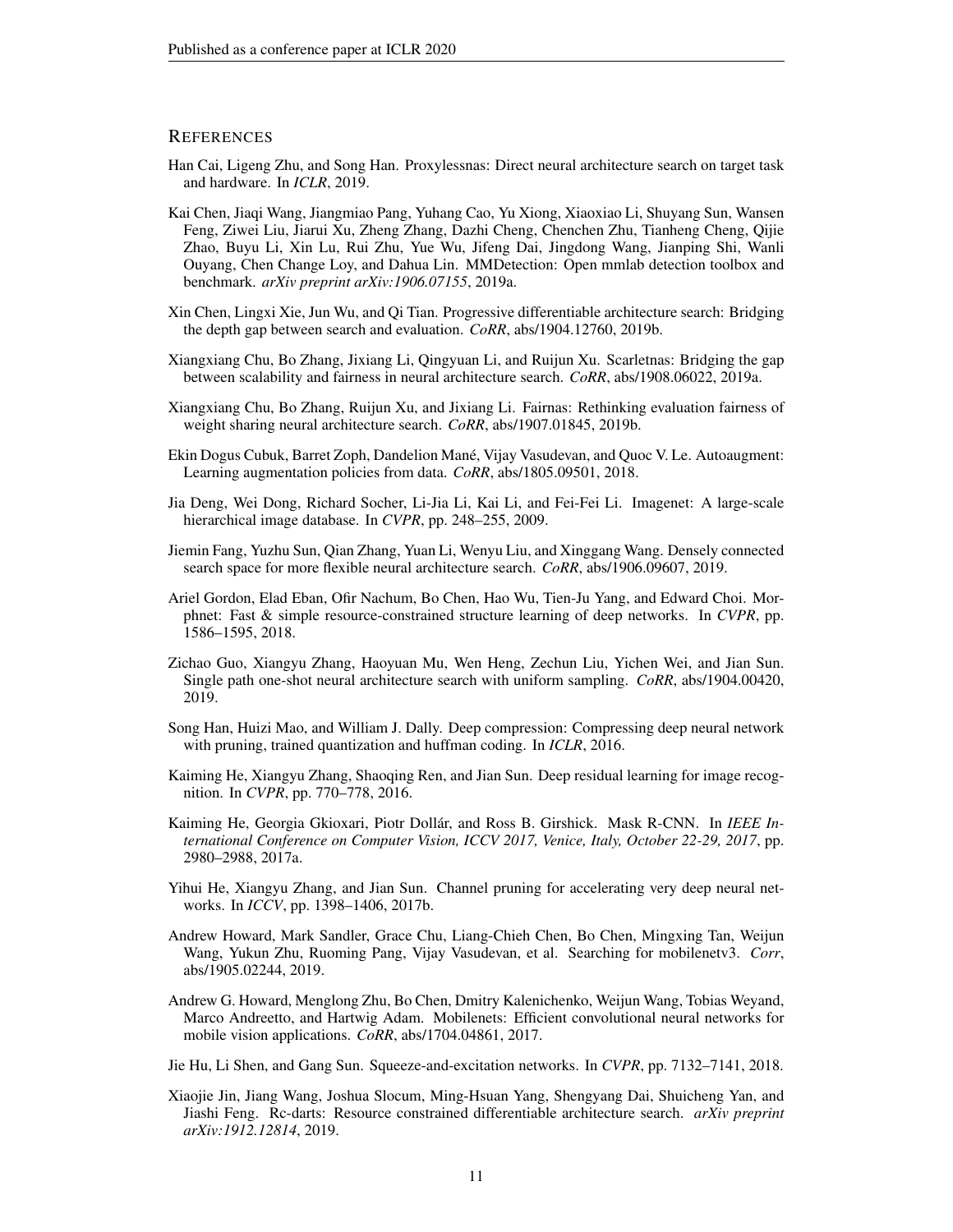- <span id="page-11-8"></span>Hanwen Liang, Shifeng Zhang, Jiacheng Sun, Xingqiu He, Weiran Huang, Kechen Zhuang, and Zhenguo Li. Darts+: Improved differentiable architecture search with early stopping, 2019.
- <span id="page-11-17"></span>Tsung-Yi Lin, Michael Maire, Serge J. Belongie, James Hays, Pietro Perona, Deva Ramanan, Piotr Dollar, and C. Lawrence Zitnick. Microsoft COCO: common objects in context. In ´ *Computer Vision - ECCV 2014 - 13th European Conference, Zurich, Switzerland, September 6-12, 2014, Proceedings, Part V*, pp. 740–755, 2014.
- <span id="page-11-2"></span>Hanxiao Liu, Karen Simonyan, and Yiming Yang. DARTS: differentiable architecture search. In *ICLR*, 2019a.
- <span id="page-11-10"></span>Zhuang Liu, Jianguo Li, Zhiqiang Shen, Gao Huang, Shoumeng Yan, and Changshui Zhang. Learning efficient convolutional networks through network slimming. In *ICCV*, pp. 2755–2763, 2017.
- <span id="page-11-13"></span>Zhuang Liu, Mingjie Sun, Tinghui Zhou, Gao Huang, and Trevor Darrell. Rethinking the value of network pruning. In *7th International Conference on Learning Representations, ICLR 2019, New Orleans, LA, USA, May 6-9, 2019*, 2019b.
- <span id="page-11-11"></span>Jian-Hao Luo, Jianxin Wu, and Weiyao Lin. Thinet: A filter level pruning method for deep neural network compression. In *ICCV*, pp. 5068–5076, 2017.
- <span id="page-11-16"></span>Ningning Ma, Xiangyu Zhang, Hai-Tao Zheng, and Jian Sun. Shufflenet V2: practical guidelines for efficient CNN architecture design. In *ECCV*, pp. 122–138, 2018.
- <span id="page-11-0"></span>Hieu Pham, Melody Y. Guan, Barret Zoph, Quoc V. Le, and Jeff Dean. Efficient neural architecture search via parameter sharing. In *ICML*, pp. 4092–4101, 2018.
- <span id="page-11-15"></span>Prajit Ramachandran, Barret Zoph, and Quoc V. Le. Searching for activation functions. In *6th International Conference on Learning Representations, ICLR 2018, Vancouver, BC, Canada, April 30 - May 3, 2018, Workshop Track Proceedings*, 2018.
- <span id="page-11-7"></span>Mark Sandler, Andrew G. Howard, Menglong Zhu, Andrey Zhmoginov, and Liang-Chieh Chen. Mobilenetv2: Inverted residuals and linear bottlenecks. In *CVPR*, pp. 4510–4520, 2018.
- <span id="page-11-14"></span>Karen Simonyan and Andrew Zisserman. Very deep convolutional networks for large-scale image recognition. In *ICLR*, 2015.
- <span id="page-11-5"></span>Dimitrios Stamoulis, Ruizhou Ding, Di Wang, Dimitrios Lymberopoulos, Bodhi Priyantha, Jie Liu, and Diana Marculescu. Single-path NAS: designing hardware-efficient convnets in less than 4 hours. *CoRR*, abs/1904.02877, 2019a.
- <span id="page-11-18"></span>Dimitrios Stamoulis, Ruizhou Ding, Di Wang, Dimitrios Lymberopoulos, Bodhi Priyantha, Jie Liu, and Diana Marculescu. Single-path mobile automl: Efficient convnet design and NAS hyperparameter optimization. *CoRR*, abs/1907.00959, 2019b.
- <span id="page-11-4"></span>Mingxing Tan and Quoc V. Le. Efficientnet: Rethinking model scaling for convolutional neural networks. In *ICML*, pp. 6105–6114, 2019a.
- <span id="page-11-6"></span>Mingxing Tan and Quoc V. Le. Mixconv: Mixed depthwise convolutional kernels. *CoRR*, abs/1907.09595, 2019b.
- <span id="page-11-1"></span>Mingxing Tan, Bo Chen, Ruoming Pang, Vijay Vasudevan, Mark Sandler, Andrew Howard, and Quoc V Le. Mnasnet: Platform-aware neural architecture search for mobile. In *CVPR*, pp. 2820– 2828, 2019.
- <span id="page-11-3"></span>Bichen Wu, Xiaoliang Dai, Peizhao Zhang, Yanghan Wang, Fei Sun, Yiming Wu, Yuandong Tian, Peter Vajda, Yangqing Jia, and Kurt Keutzer. Fbnet: Hardware-aware efficient convnet design via differentiable neural architecture search. In *CVPR*, pp. 10734–10742, 2019.
- <span id="page-11-9"></span>Yuhui Xu, Lingxi Xie, Xiaopeng Zhang, Xin Chen, Guo-Jun Qi, Qi Tian, and Hongkai Xiong. PC-DARTS: Partial channel connections for memory-efficient architecture search. In *ICLR*, 2020.
- <span id="page-11-12"></span>Jianbo Ye, Xin Lu, Zhe Lin, and James Z. Wang. Rethinking the smaller-norm-less-informative assumption in channel pruning of convolution layers. In *ICLR*, 2018.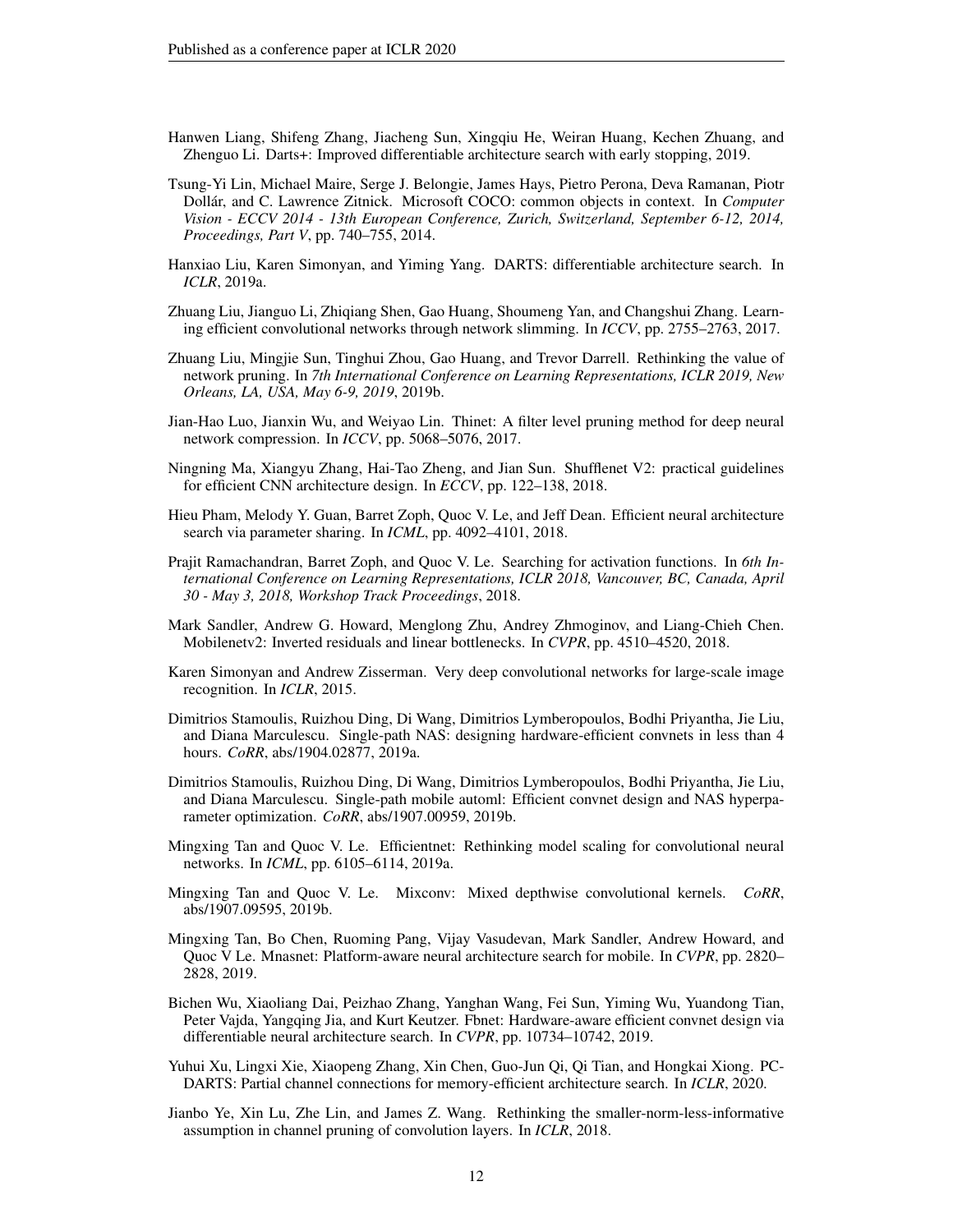- <span id="page-12-1"></span>Jiahui Yu, Pengchong Jin, Hanxiao Liu, Gabriel Bender, Pieter-Jan Kindermans, Mingxing Tan, Thomas Huang, Xiaodan Song, and Quoc Le. Scaling up neural architecture search with big single-stage models, 2020. URL <https://openreview.net/forum?id=HJe7unNFDH>.
- <span id="page-12-2"></span>Hongyi Zhang, Moustapha Cisse, Yann N. Dauphin, and David Lopez-Paz. mixup: Beyond empiri- ´ cal risk minimization. In *ICLR*, 2018.
- <span id="page-12-0"></span>Barret Zoph and Quoc V. Le. Neural architecture search with reinforcement learning. In *ICLR*, 2017.

# <span id="page-12-3"></span>A VISUALIZATION

<span id="page-12-4"></span>

Figure 5: The architecture of AtomNAS-C. Blue, orange, cyan blocks denote atomic blocks with kernel size 3, 5 and 7 respectively; the heights of these blocks are proportional to their expand ratios.

We plot the structure of the searched architecture AtomNAS-C in Fig. [5,](#page-12-4) from which we see more flexibility of channel number selection, not only among different operators within each block, but also across the network. In Fig. [6a,](#page-13-0) we visualize the ratio between atomic blocks with different kernel sizes in all 21 search blocks. First, we notice that all search blocks have convolutions of all three kernel sizes, showing that AtomNAS learns the importance of using multiple kernel sizes in network architecture. Another observation is that AtomNAS tends to keep more atomic blocks at the later stage of the network. This is because in earlier stage, convolutions of the same kernel size costs more FLOPs; AtomNAS is aware of this (thanks to its resource-aware regularization) and try to keep as less as possible computationally costly atomic blocks.